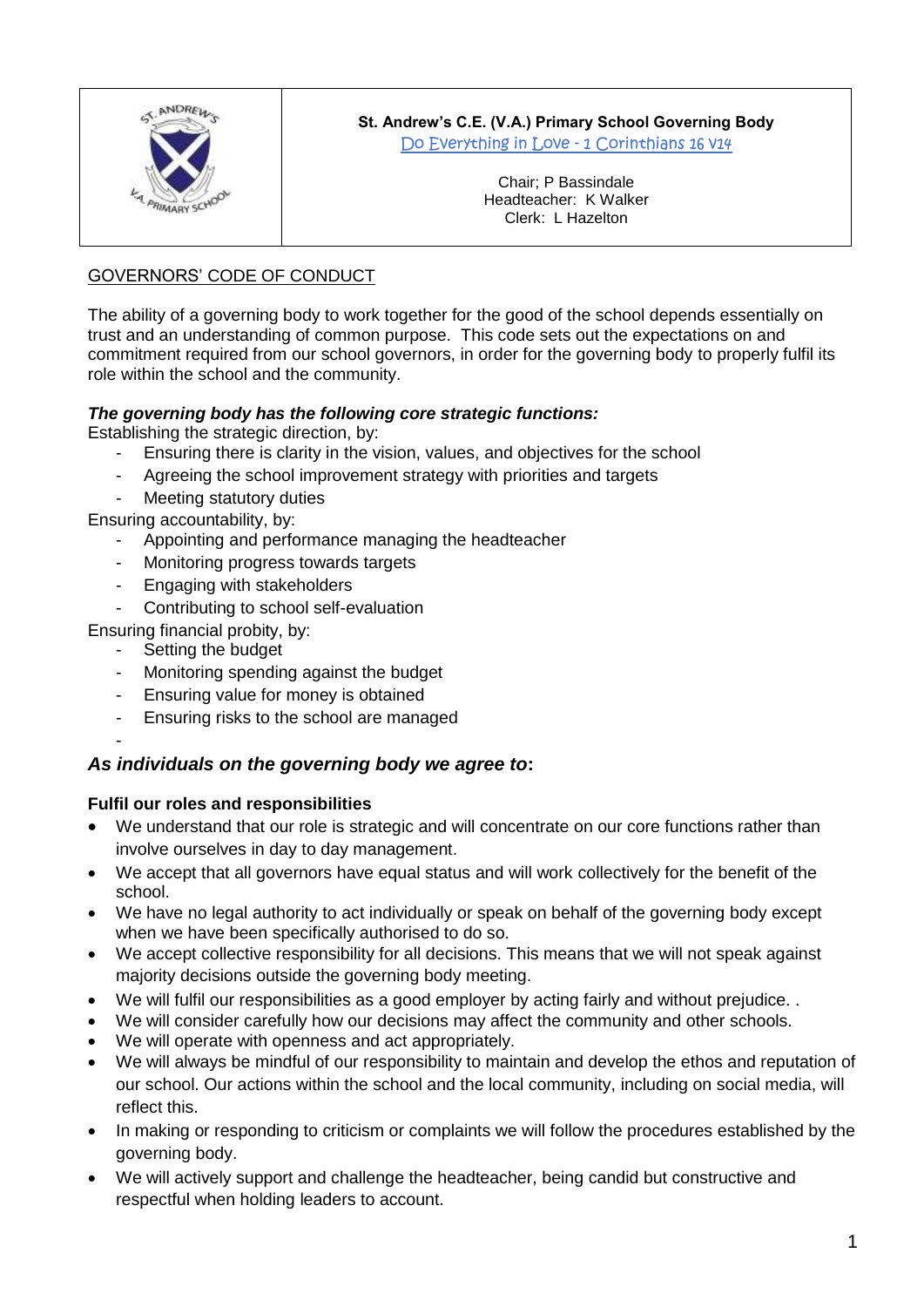### **Demonstrate our commitment to the role**

- We will each involve ourselves actively in the work of the governing body, attend regular meetings, and accept our fair share of responsibilities, including service on committees or working groups. If absence is unavoidable, we will give our apologies and an acceptable reason in advance.
- We will prepare well for meetings by being proactive in posting, reading and evaluating all relevant documents on the Governors' Portal in a timely manner.
- We will get to know the school well and respond to opportunities to involve ourselves in school activities.
- Our visits to the school will be undertaken within the framework established by the governing body and agreed with the headteacher. Classroom visits will only be made after liaising with the relevant member of staff.
- When undertaking school visits, we will be fully mindful of the principles and procedures contained in the school's Staff Behaviour policy (for Safer Working Practice) and Code of Conduct.
- When using social media, we will be mindful of the need to maintain appropriate standards of on line behaviour and adhere to the Online Safety policy
- We will consider seriously our individual and collective needs for induction, training and development, and will undertake relevant training.

### **Build and maintain relationships**

- We will express views openly, courteously and respectfully in all our dealings with other governors and the clerk to the governing board, both inside and outside of meetings.
- We will support the chair in their role of ensuring appropriate conduct.
- We will develop effective working relationships with the headteacher, staff, parents, the local authority, the diocese, the local community, other schools and relevant agencies.

### **Respect confidentiality**

- We will observe complete confidentiality when matters are deemed confidential, especially where they concern individual staff, pupils or families.
- As a matter of trust, we will not discuss the views of fellow governors outside our meetings.
- We will not reveal the details of any governing body vote.
- We will exercise the greatest prudence at all times when discussions regarding school business arise outside a governing body meeting, recognising that many enquiries should be re-routed to the headteacher or the chair of governors.
- We will ensure that all confidential papers are held and disposed of appropriately.
- We will maintain the confidentiality of all documents on the Governor Portal, even after we leave office.

### **Declare conflicts of interest and be transparent**

- We will record any business, personal or other interest that we have in connection with the governing body's business in the Register of Business Interests.
- We will also declare any conflict of loyalty at the start of any meeting should the need arise.
- If a conflicted matter arises, we will offer to leave the meeting for the duration of the discussion and any subsequent vote. We accept that the Register of Business Interests will be published on the school website.
- We will act in the best interests of the school as a whole and not as a representative of any group.
- We accept that in the interests of open government, our full names, date of appointment, terms of office, roles on the governing board, attendance records, relevant business and pecuniary interests, category of governor and the body responsible for appointing us will be published on the school's website.
- We accept that information relating to governors will be collected and logged on the DfE's national database of governors (Get information about schools) some of which is publicly available.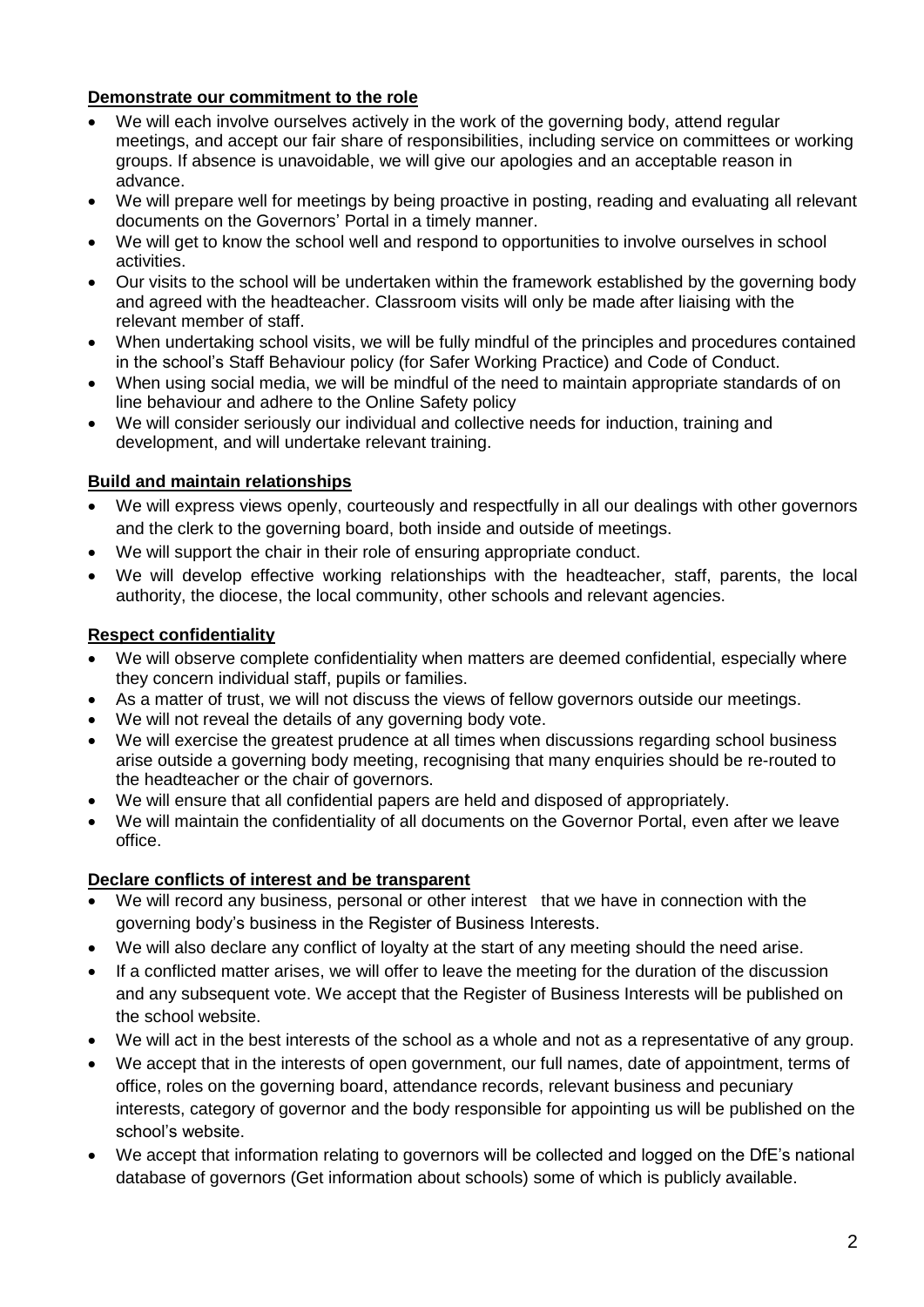### *Breach of this code of conduct*

We understand that potential or perceived breaches of this code will be taken seriously and that a breach could lead to formal sanctions.

#### **Adopted by the Governing Body 16 th September 2020**

| <b>Name</b>     |              | Signature | Date |
|-----------------|--------------|-----------|------|
| P Bassindale    | Chair        |           |      |
| C Allen         | Vice-Chair   |           |      |
| L Hazelton      | <b>Clerk</b> |           |      |
| E Bunting       |              |           |      |
| J Burton        |              |           |      |
| J Dolman        |              |           |      |
| J Edwards       |              |           |      |
| D Fagan         |              |           |      |
| A Hall          |              |           |      |
| A Hodgson       |              |           |      |
| D Lupton        |              |           |      |
| <b>K</b> Perree |              |           |      |
| E Ransome       |              |           |      |
| D Roberts       |              |           |      |
| <b>K</b> Walker |              |           |      |
|                 |              |           |      |
|                 |              |           |      |